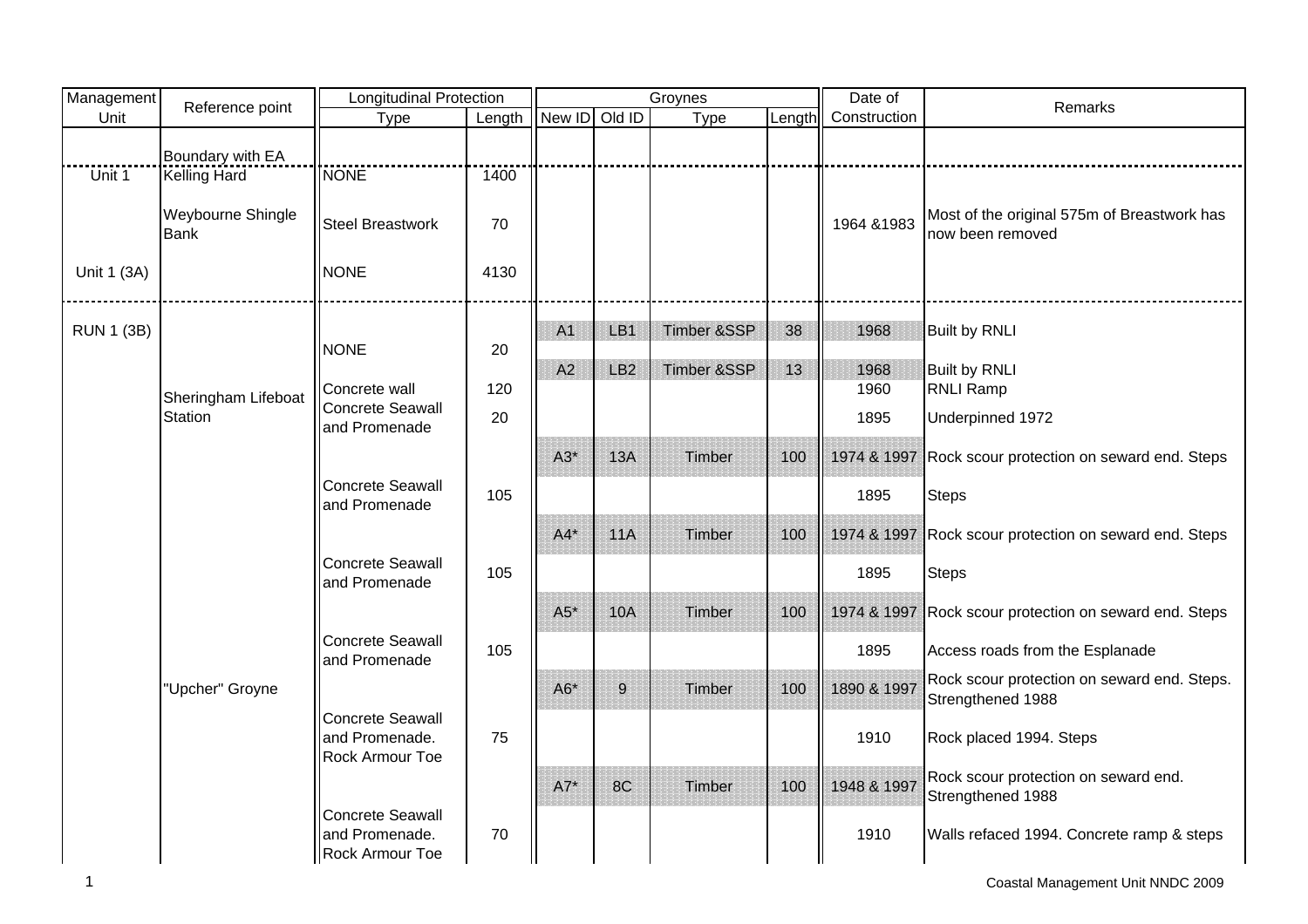| Management | Reference point    | <b>Longitudinal Protection</b>    |        |        |                | Groynes                 |         | Date of      | Remarks                                     |
|------------|--------------------|-----------------------------------|--------|--------|----------------|-------------------------|---------|--------------|---------------------------------------------|
| Unit       |                    | Type                              | Length | New ID | Old ID         | Type                    | Length  | Construction |                                             |
|            |                    |                                   |        | $A8*$  | Y1             | Timber                  | 100     | 1997         | Rock scour protection on seward end. Steps  |
|            |                    | <b>Concrete Seawall</b>           |        |        |                |                         |         |              |                                             |
|            |                    | and Promenade.                    | 65     |        |                |                         |         | 1910         | Walls refaced 1994                          |
|            |                    | <b>Rock Armour Toe</b>            |        |        |                |                         |         |              |                                             |
|            | Footbridge/Gangway |                                   |        |        |                |                         |         |              | Boat Ramp beneath bridge                    |
|            |                    | Concrete Seawall                  |        |        |                |                         |         |              |                                             |
|            |                    | and Promenade.                    | 115    |        |                |                         |         | 1910         | Walls refaced 1994. Major underpinning 1948 |
|            | <b>High Street</b> | Rock Armour Toe                   |        | $A9*$  | H1             | <b>Rock</b>             | 100     | 1997         |                                             |
|            |                    | Concrete Seawall                  |        |        |                |                         |         |              | <b>Steps</b>                                |
|            |                    | and Promenade.                    | 35     |        |                |                         |         | 1910         | Walls refaced 1994. Major underpinning 1973 |
|            |                    | <b>Rock Armour Toe</b>            |        |        |                |                         |         |              |                                             |
|            |                    | <b>Concrete Seawall</b>           |        |        |                |                         |         |              |                                             |
|            | The MO             | and Promenade.                    | 40     |        |                |                         |         | 1910         | Walls refaced 1994                          |
|            |                    | <b>Rock Armour Toe</b>            |        |        |                |                         |         |              |                                             |
|            | <b>Beach Road</b>  |                                   |        |        |                |                         |         |              | Boat Ramp rebuilt 1998. Stream outfall      |
|            |                    | Concrete Seawall                  |        |        |                |                         |         |              | Walls refaced 1994. Concrete ramp off Tank  |
|            |                    | and Promenade.<br>Rock Armour Toe | 74     |        |                |                         |         | 1920         | rebuilt 1985                                |
|            | Sewer Tank         |                                   |        | A10*   | H <sub>2</sub> | <b>Rock</b>             | 100     | 1997         |                                             |
|            |                    | Concrete Seawall                  |        |        |                |                         |         |              |                                             |
|            |                    | and Promenade.                    | 170    |        |                |                         |         | 1920         | Walls refaced 1994. Concrete Ramp rebuilt   |
|            |                    | <b>Rock Armour Toe</b>            |        |        |                |                         |         |              | 1995. Under pinned 1983                     |
|            |                    |                                   |        | $A11*$ | H <sub>3</sub> | Rock                    | 100     | 1997         | <b>Steps</b>                                |
|            |                    | <b>Concrete Seawall</b>           |        |        |                |                         |         |              |                                             |
|            |                    | and Promenade.                    | 150    |        |                |                         |         | 1930         | Walls refaced 1994                          |
|            |                    | Rock Armour Toe                   |        |        |                |                         |         |              |                                             |
|            |                    | Concrete Seawall                  |        | $A12*$ | H4             | <b>Rock</b>             | 100     | 1997         | <b>Steps</b>                                |
|            | End of Promenade   | and Promenade.                    | 80     |        |                |                         |         | 1930         | Walls refaced 1994. Ramp at end of wall     |
|            |                    | Rock Armour Toe                   |        |        |                |                         |         |              | reconstructed 1990                          |
|            |                    | Dwarf Seawall. Rock               |        |        |                |                         |         |              |                                             |
|            |                    | Armour Toe                        | 85     |        |                |                         |         | 1930         | Rock placed in 1994.                        |
|            |                    |                                   |        | $A13*$ | $\mathbf{1}$   | Composite               | 92      | Various      | Concrete foot ramp                          |
|            |                    | <b>Concrete Seawall</b>           | 153    |        |                |                         |         | 1959         |                                             |
|            |                    |                                   |        | A14    | <b>OB</b>      | <b>Timber &amp; SSP</b> | $77 \,$ | 1950         | Strengthened 1988                           |
|            |                    | Concrete Seawall                  | 150    |        |                |                         |         | 1959         |                                             |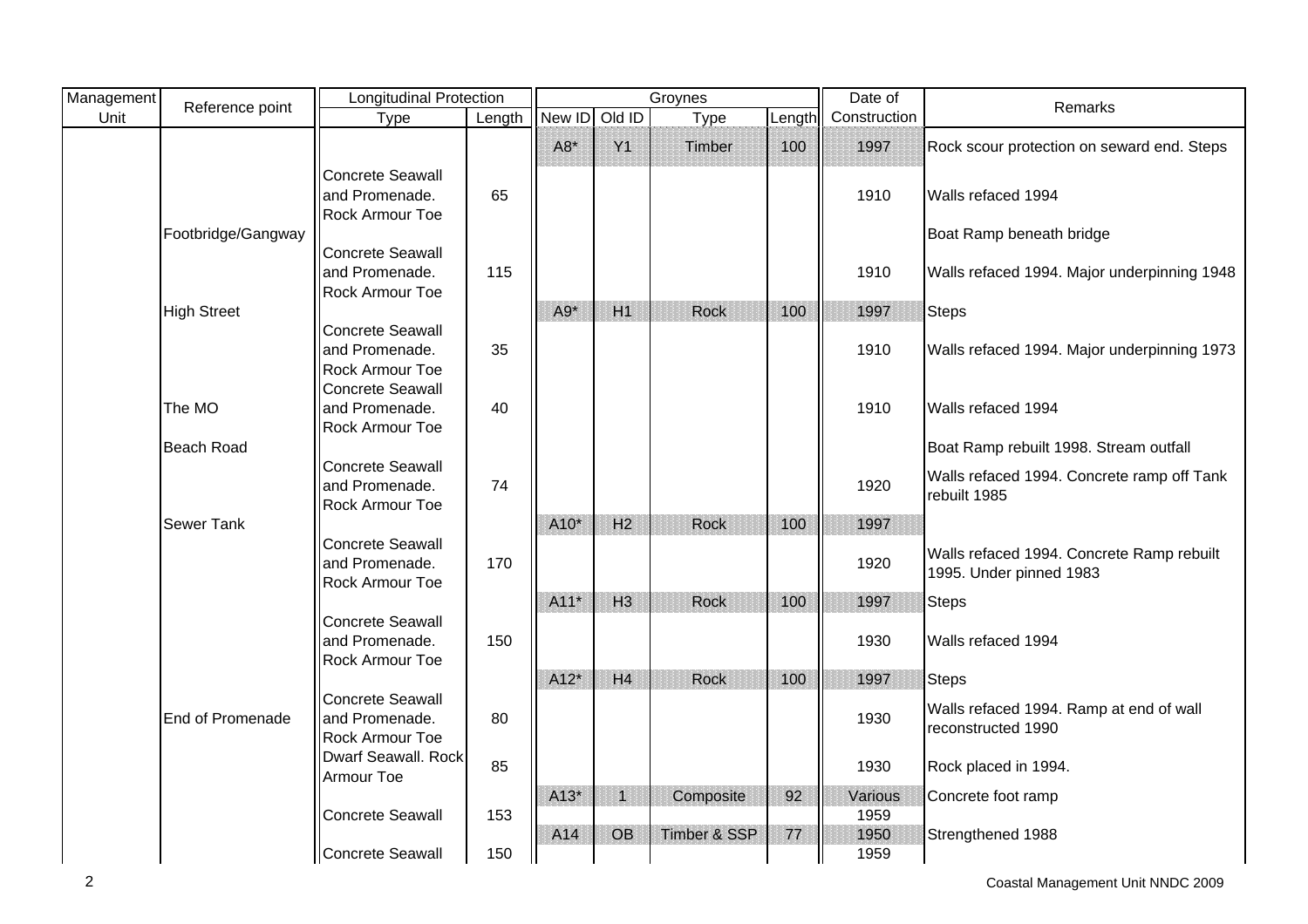| Management       | Reference point        | <b>Longitudinal Protection</b> |        |                |                         | Groynes      |        | Date of           | Remarks                               |
|------------------|------------------------|--------------------------------|--------|----------------|-------------------------|--------------|--------|-------------------|---------------------------------------|
| Unit             |                        | Type                           | Length | New ID Old ID  |                         | Type         | Length | Construction      |                                       |
| RUN <sub>1</sub> |                        |                                |        | $A15*$         | <b>OA</b>               | Timber & SSP | 61     | 1950 & 1978       | Steps. Strengthened 1988              |
|                  |                        |                                |        |                |                         |              |        |                   |                                       |
|                  |                        |                                |        |                |                         |              |        |                   |                                       |
| RUN <sub>2</sub> |                        | Timber Revetment &             | 150    |                |                         |              |        | 1969 & 1981       |                                       |
|                  |                        | Concrete Apron                 |        |                |                         |              |        |                   |                                       |
|                  |                        |                                |        | <b>B1</b>      | $\circ$                 | Timber & SSP | 64     | 1969              | <b>Steps</b>                          |
|                  |                        | Timber Revetment &             | 75     |                |                         |              |        | 1969 & 1976 Steps |                                       |
|                  |                        | Concrete Apron                 |        |                |                         |              |        |                   |                                       |
|                  |                        | <b>Timber Revetment</b>        | 255    |                |                         |              |        | 1976              | <b>Steps</b>                          |
|                  |                        |                                |        | $B2^*$         | $\mathbf{1}$            | Timber       | 66     | 1976              | <b>Steps</b>                          |
|                  |                        | <b>Timber Revetment</b>        | 320    | <b>B3</b>      | $\overline{2}$          |              |        | 1976              |                                       |
|                  |                        | <b>Timber Revetment</b>        | 300    |                |                         | Timber       | 66     | 1976<br>1976      |                                       |
|                  |                        |                                |        | $B4*$          | $\mathbf{3}$            | Timber       | 66     | 1976              |                                       |
|                  |                        | <b>Timber Revetment</b>        | 300    |                |                         |              |        | 1976              |                                       |
|                  |                        |                                |        | <b>B5</b>      | $\overline{4}$          | Timber       | 66     | 1976              |                                       |
|                  |                        | <b>Timber Revetment</b>        | 310    |                |                         |              |        | 1976              |                                       |
|                  |                        |                                |        |                |                         |              |        |                   | Boat Ramp part reconstructed in 1996. |
|                  | <b>West Runton Gap</b> |                                |        | B6*            | 5                       | Timber       | 79     | 1976              | Roadway.                              |
|                  |                        | <b>Concrete Seawall</b>        | 113    |                |                         |              |        | 1976              | SSP & Gabions                         |
|                  |                        |                                |        |                |                         |              |        |                   |                                       |
|                  |                        | <b>NONE</b>                    | 1440   |                |                         |              |        |                   |                                       |
|                  |                        |                                |        |                |                         |              |        |                   |                                       |
|                  | East Runton Gap        | Concrete Seawall               | 115    |                |                         |              |        | 1930              | Boat Ramp. Access Roadway             |
|                  |                        |                                |        |                |                         |              |        |                   |                                       |
| RUN <sub>2</sub> |                        | <b>NONE</b>                    | 1080   |                |                         |              |        |                   |                                       |
|                  |                        |                                |        |                |                         |              |        |                   |                                       |
|                  |                        |                                |        |                |                         |              |        |                   |                                       |
| RUN <sub>3</sub> | Cromer (West end)      | Concrete Seawall               | 20     |                |                         |              |        | 1993              | Return back to Cliff                  |
|                  |                        | <b>Concrete Seawall</b>        | 60     |                |                         |              |        | 1984              |                                       |
|                  |                        |                                |        | $C1^*$         | $\,$ 6 $\,$             | Timber       | 135    | 1968              | Ramp and Steps                        |
|                  |                        | <b>Concrete Seawall</b>        | 295    |                |                         |              |        | 1910              |                                       |
|                  |                        | and Promenade                  |        | C <sub>2</sub> | $5\phantom{.}$          | Timber       | 92     | 1968              | <b>Steps</b>                          |
|                  |                        | <b>Concrete Seawall</b>        |        |                |                         |              |        |                   |                                       |
|                  |                        | and Promenade                  | 195    |                |                         |              |        | 1910              | Three Ramps                           |
|                  |                        |                                |        | $C3*$          | $\overline{\mathbf{4}}$ | Timber       | 128    | 1968              |                                       |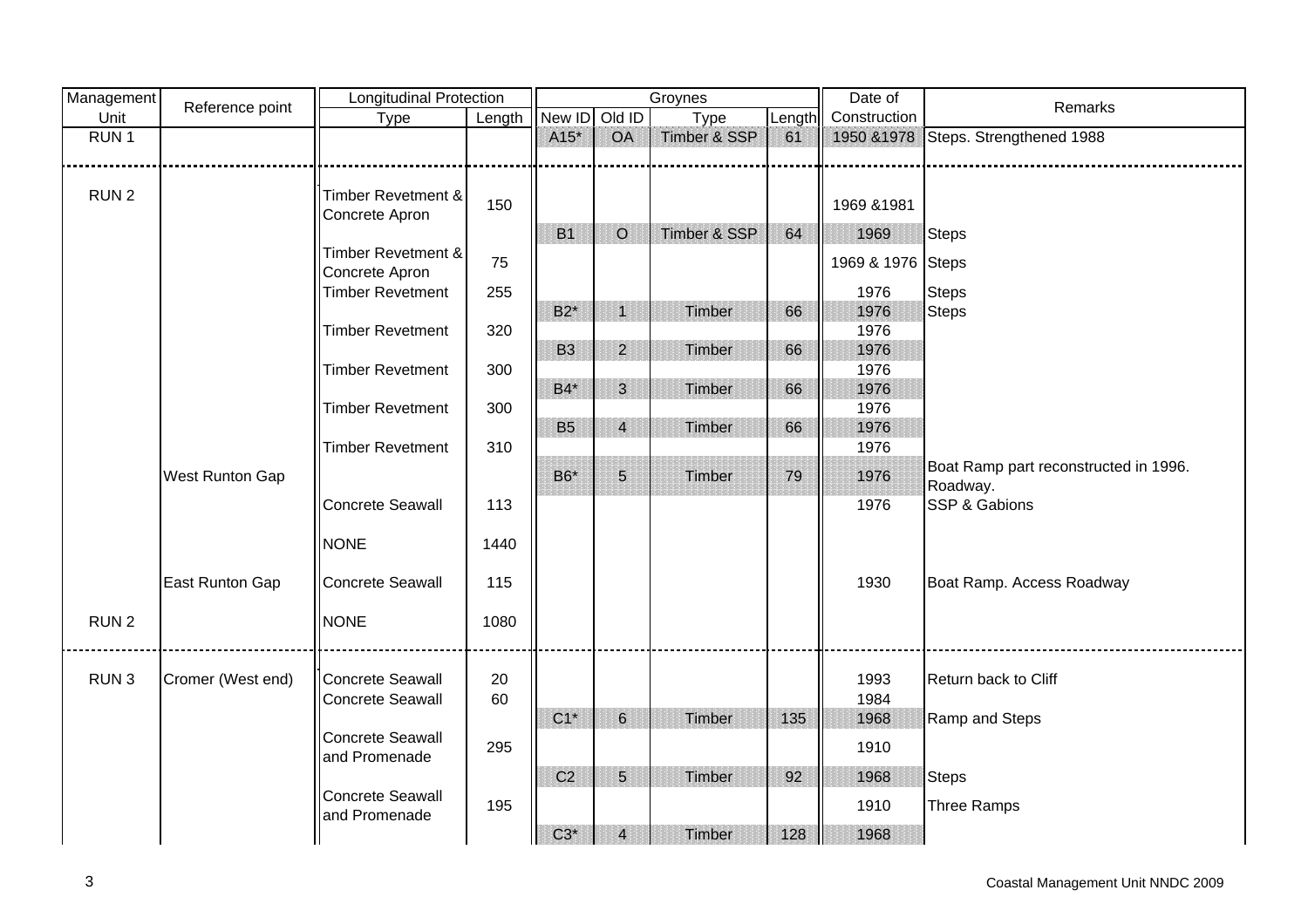| Management       | Reference point | Longitudinal Protection                  |        |                |                | Groynes   |        | Date of      | Remarks                         |
|------------------|-----------------|------------------------------------------|--------|----------------|----------------|-----------|--------|--------------|---------------------------------|
| Unit             |                 | Type                                     | Length | New ID Old ID  |                | Type      | Length | Construction |                                 |
|                  |                 | Concrete Seawall<br>and Promenade        | 150    |                |                |           |        | 1900         | Pt. underpinned 1949            |
|                  | Pier            |                                          |        |                |                |           |        | 1901         |                                 |
|                  |                 | <b>Concrete Seawall</b><br>and Promenade | 38     |                |                |           |        | 1900         | Re-faced 1976                   |
|                  |                 |                                          |        | $C4*$          | 3              | Composite | 130    | various      | Extended in 1993. Ramp & Steps. |
|                  |                 | <b>Concrete Seawall</b><br>and Promenade | 42     |                |                |           |        | 1900         | Re-faced 1976                   |
|                  |                 |                                          |        | C <sub>5</sub> | 2B             | Timber    |        | 1976         |                                 |
|                  |                 | <b>Concrete Seawall</b><br>and Promenade | 43     |                |                |           |        | 1968         |                                 |
|                  |                 |                                          |        | C <sub>6</sub> | 2A             | Timber    |        | 1968         |                                 |
|                  |                 | <b>Concrete Seawall</b><br>and Promenade | 110    |                |                |           |        | 1900         | Re-faced 1976                   |
|                  | The Gangway     |                                          |        |                |                |           |        |              | Boat Ramp and Roadway           |
|                  |                 | <b>Concrete Seawall</b><br>and Promenade | 192    |                |                |           |        | various      |                                 |
|                  |                 |                                          |        | $C7^*$         | $\overline{2}$ | Composite | 142    | various      | Ramp at end of Promenade        |
|                  |                 | Seawall                                  | 482    |                |                |           |        | various      |                                 |
| RUN <sub>3</sub> |                 |                                          |        | $C8*$          | $\mathbf{1}$   | Composite | 156    | various      | Ramp at end of wall             |
|                  |                 |                                          |        |                |                |           |        |              |                                 |
| TRI <sub>1</sub> |                 | <b>Timber Breastwork</b>                 | 90     |                |                |           |        | 1976         |                                 |
|                  |                 |                                          |        | D <sub>1</sub> | OD             | Timber    | 60     | 1976         |                                 |
|                  |                 | <b>Timber Breastwork</b>                 | 90     |                |                |           |        | 1976         |                                 |
|                  |                 | <b>Timber Breastwork</b>                 | 90     | D <sub>2</sub> | OC             | Timber    | 60     | 1976<br>1976 | Ladder                          |
|                  |                 |                                          |        | D <sub>3</sub> | <b>OB</b>      | Timber    | 60     | 1976         |                                 |
|                  |                 | <b>Timber Breastwork</b>                 | 85     |                |                |           |        | 1976         |                                 |
|                  |                 |                                          |        | D <sub>4</sub> | OA             | Timber    | 60     | 1976         | Ladder                          |
|                  |                 | <b>Timber Breastwork</b>                 | 30     |                |                |           |        | 1976         |                                 |
|                  |                 | <b>NONE</b>                              | 225    |                |                |           |        |              |                                 |
|                  |                 |                                          |        | D <sub>5</sub> | $\circ$        | Timber    | 140    | c1935        |                                 |
|                  |                 | <b>NONE</b>                              | 425    | $D6*$          | W <sub>5</sub> | Timber    | 130    | 1984         |                                 |
|                  |                 | <b>NONE</b>                              | 435    |                |                |           |        |              |                                 |
|                  |                 |                                          |        | D7             | W <sub>4</sub> | Timber    | 107    | 1967         |                                 |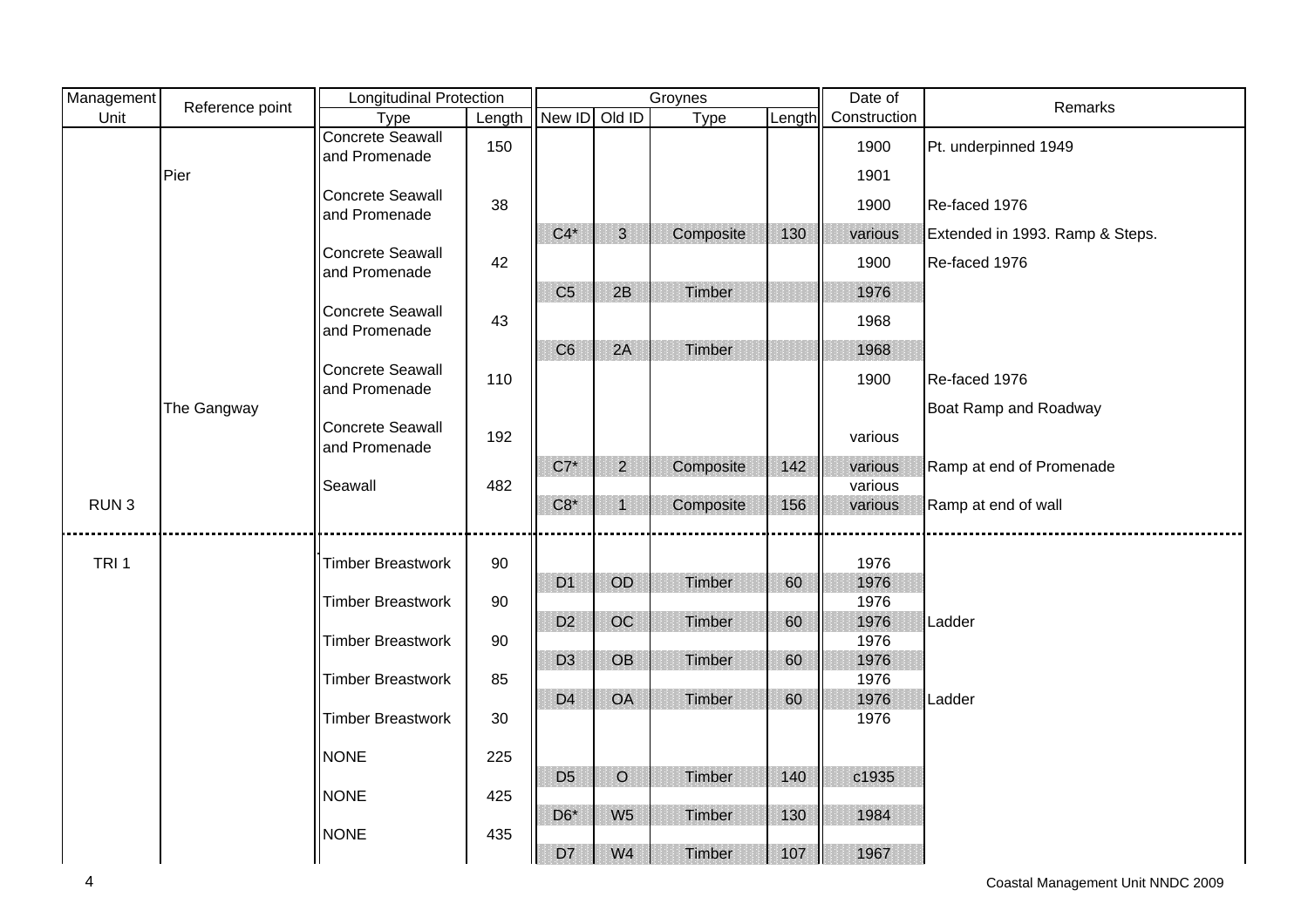| Management       | Reference point    | <b>Longitudinal Protection</b> |        |                |                | Groynes                 |        | Date of      | Remarks                                    |
|------------------|--------------------|--------------------------------|--------|----------------|----------------|-------------------------|--------|--------------|--------------------------------------------|
| Unit             |                    | Type                           | Length | New ID         | Old ID         | Type                    | Length | Construction |                                            |
|                  |                    | <b>NONE</b>                    | 240    |                |                |                         |        |              |                                            |
|                  |                    |                                |        |                |                |                         |        |              |                                            |
|                  |                    | <b>Timber Revetment</b>        | 80     |                |                |                         |        | 1967         |                                            |
| TRI <sub>1</sub> |                    |                                |        | $D8*$          | W <sub>3</sub> | Timber                  | 76     | 1967         |                                            |
|                  |                    |                                |        |                |                |                         |        |              |                                            |
| TRI <sub>2</sub> |                    | <b>Timber Revetment</b>        | 160    |                |                |                         |        | 1967         |                                            |
|                  |                    |                                |        | E1             | W <sub>2</sub> | Timber                  | 76     | 1967         |                                            |
|                  |                    | <b>Timber Revetment</b>        | 160    |                |                |                         |        | 1967         |                                            |
|                  |                    |                                |        | E2             | W1             | Timber                  | 76     | 1967         |                                            |
|                  |                    | <b>Timber Revetment</b>        | 50     |                |                |                         |        | 1967         |                                            |
|                  |                    | <b>Block Revetment</b>         | 30     |                |                |                         |        | 1949         |                                            |
|                  |                    | Seawall &<br>Promenade         | 80     |                |                |                         |        | c1908        | Rebuilt in 1998 after failure.             |
|                  | Access way         |                                |        | $E3*$          | $\overline{2}$ | Timber & SSP            | 30     | 1980         | Ramps                                      |
|                  |                    |                                |        |                |                | Timber Z type           | 65     |              |                                            |
|                  |                    | Seawall &                      | 80     |                |                |                         |        | 1955         | Gabion Wall at cliff toe between groynes 2 |
|                  |                    | Promenade                      |        |                |                |                         |        |              | and 3                                      |
|                  |                    |                                |        | E4             | 2A             | Timber & SSP            | 15     | 1972         |                                            |
|                  |                    | Seawall &<br>Promenade         | 80     |                |                |                         |        | 1955         |                                            |
|                  |                    |                                |        | $E5*$          | 3              | Timber                  | 88?    | 1981         | <b>Steps</b>                               |
|                  |                    | Seawall &                      |        |                |                |                         |        |              |                                            |
|                  |                    | Promenade                      | 80     |                |                |                         |        | 1955         |                                            |
|                  |                    |                                |        | E <sub>6</sub> | 3A             | Timber & SSP            | 15     | 1972         |                                            |
|                  |                    | Seawall &                      | 80     |                |                |                         |        | 1955         |                                            |
|                  |                    | Promenade                      |        |                |                |                         |        |              |                                            |
|                  |                    |                                |        | $E7*$          | $\overline{4}$ | Timber                  | 85?    | 1981         | <b>Steps</b>                               |
|                  |                    | Seawall &                      | 90     |                |                |                         |        | 1955         |                                            |
|                  |                    | Promenade                      |        |                |                |                         |        |              |                                            |
|                  |                    |                                |        | E <sub>8</sub> | 5 <sup>5</sup> | Timber & SSP            | 30     | 1980         | <b>Steps</b>                               |
|                  |                    | Seawall &                      |        |                |                | <b>Timber Z</b>         | 60     | 1980         |                                            |
|                  |                    | Promenade                      | $90\,$ |                |                |                         |        | 1980         |                                            |
|                  |                    |                                |        | $E9*$          | 6              | <b>Timber &amp; SSP</b> | 30     | 1980         |                                            |
|                  |                    |                                |        |                |                | Timber Z                | 60     | 1980         |                                            |
|                  |                    | Seawall &                      |        |                |                |                         |        |              |                                            |
|                  | <b>Access Road</b> | Promenade                      | 10     |                |                |                         |        |              | Ramp                                       |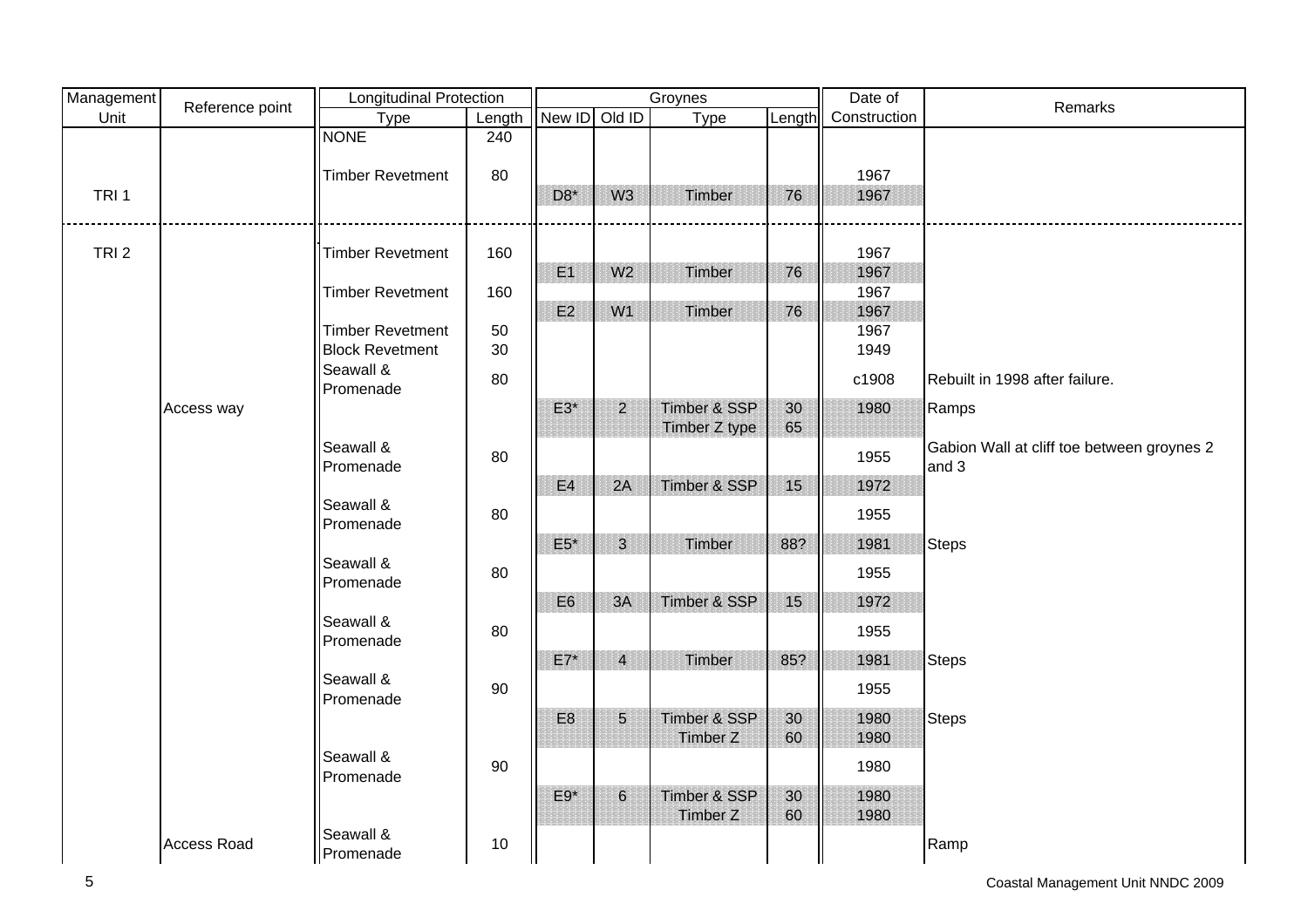| Management       |                 | <b>Longitudinal Protection</b> |        |                 |                | Groynes      |        | Date of      |                                                                          |
|------------------|-----------------|--------------------------------|--------|-----------------|----------------|--------------|--------|--------------|--------------------------------------------------------------------------|
| Unit             | Reference point | Type                           | Length | New ID Old ID   |                | Type         | Length | Construction | Remarks                                                                  |
|                  |                 | <b>Timber Revetment</b>        | 85     |                 |                |              |        | 1980         |                                                                          |
|                  |                 |                                |        | E <sub>10</sub> | $\overline{7}$ | Timber & SSP | 30     | 1980         |                                                                          |
|                  |                 |                                |        |                 |                | Timber Z     | 60     | 1980         |                                                                          |
|                  |                 | <b>Timber Revetment</b>        | 95     |                 |                |              |        | 1980         | Rock Armour cliff toe protection from 1996<br><b>Cliffton Way Scheme</b> |
|                  |                 |                                |        | E11             | 8              | Timber & SSP | 30     | 1980         |                                                                          |
|                  |                 |                                |        |                 |                | Timber Z     | 60     | 1980         |                                                                          |
|                  |                 | <b>Timber Revetment</b>        | 88     |                 |                |              |        | 1969         | Rock Armour cliff toe protection 1996                                    |
|                  |                 |                                |        | $E12*$          | 9              | Timber       | 76?    | 1970         |                                                                          |
|                  |                 | <b>Timber Revetment</b>        | 100    |                 |                |              |        | 1961         | <b>Steps</b>                                                             |
| TRI <sub>2</sub> |                 |                                |        | E13             | 10             | Timber       | 76     | 1970         | <b>Steps</b>                                                             |
|                  |                 |                                |        |                 |                |              |        |              |                                                                          |
|                  |                 |                                |        |                 |                |              |        |              |                                                                          |
| TRI <sub>3</sub> |                 | <b>Timber Revetment</b>        | 110    |                 |                |              |        | 1970         |                                                                          |
|                  |                 |                                |        | $F1*$           | 11             | Timber       | 75     | 1970 & 1987  |                                                                          |
|                  |                 | <b>Timber Revetment</b>        | 150    |                 |                |              |        | 1970 & 1987  |                                                                          |
|                  |                 |                                |        | $F2^*$          | 12             | Timber       | 75     | 1987         |                                                                          |
|                  |                 | <b>Timber Revetment</b>        | 150    |                 |                |              |        | 1987         |                                                                          |
|                  |                 |                                |        | $F3*$           | 13             | Timber       | 75     | 1987         |                                                                          |
|                  |                 | <b>Timber Revetment</b>        | 150    |                 |                |              |        | 1987         |                                                                          |
|                  |                 |                                |        | $F4*$           | 14             | Timber       | 75     | 1987         |                                                                          |
|                  |                 | <b>Timber Revetment</b>        | 150    |                 |                |              |        | 1987         |                                                                          |
|                  |                 |                                |        | $F5*$           | 15             | Timber       | 75     | 1987         |                                                                          |
|                  |                 | <b>Timber Revetment</b>        | 65     |                 |                |              |        | 1987         |                                                                          |
|                  |                 | <b>NONE</b>                    | 1865   |                 |                |              |        |              |                                                                          |
|                  |                 |                                |        |                 |                |              |        |              |                                                                          |
|                  |                 | <b>Timber Revetment</b>        | 65     |                 |                |              |        | 1975         |                                                                          |
|                  |                 | and Concrete Apron             |        |                 |                |              |        |              |                                                                          |
| TRI <sub>3</sub> |                 |                                |        | $F6*$           | 16             | Timber       | 72     | 1975         | Steps                                                                    |
|                  |                 |                                |        |                 |                |              |        |              |                                                                          |
|                  |                 |                                |        |                 |                |              |        |              |                                                                          |
| TRI <sub>4</sub> |                 |                                |        |                 |                |              |        |              |                                                                          |
|                  |                 | <b>Timber Revetment</b>        | 170    |                 |                |              |        | 1975         |                                                                          |
|                  |                 | and Concrete Apron             |        |                 |                |              |        |              |                                                                          |
|                  |                 |                                |        | G <sub>1</sub>  | 15             | Timber       | 72     | 1975         | Steps                                                                    |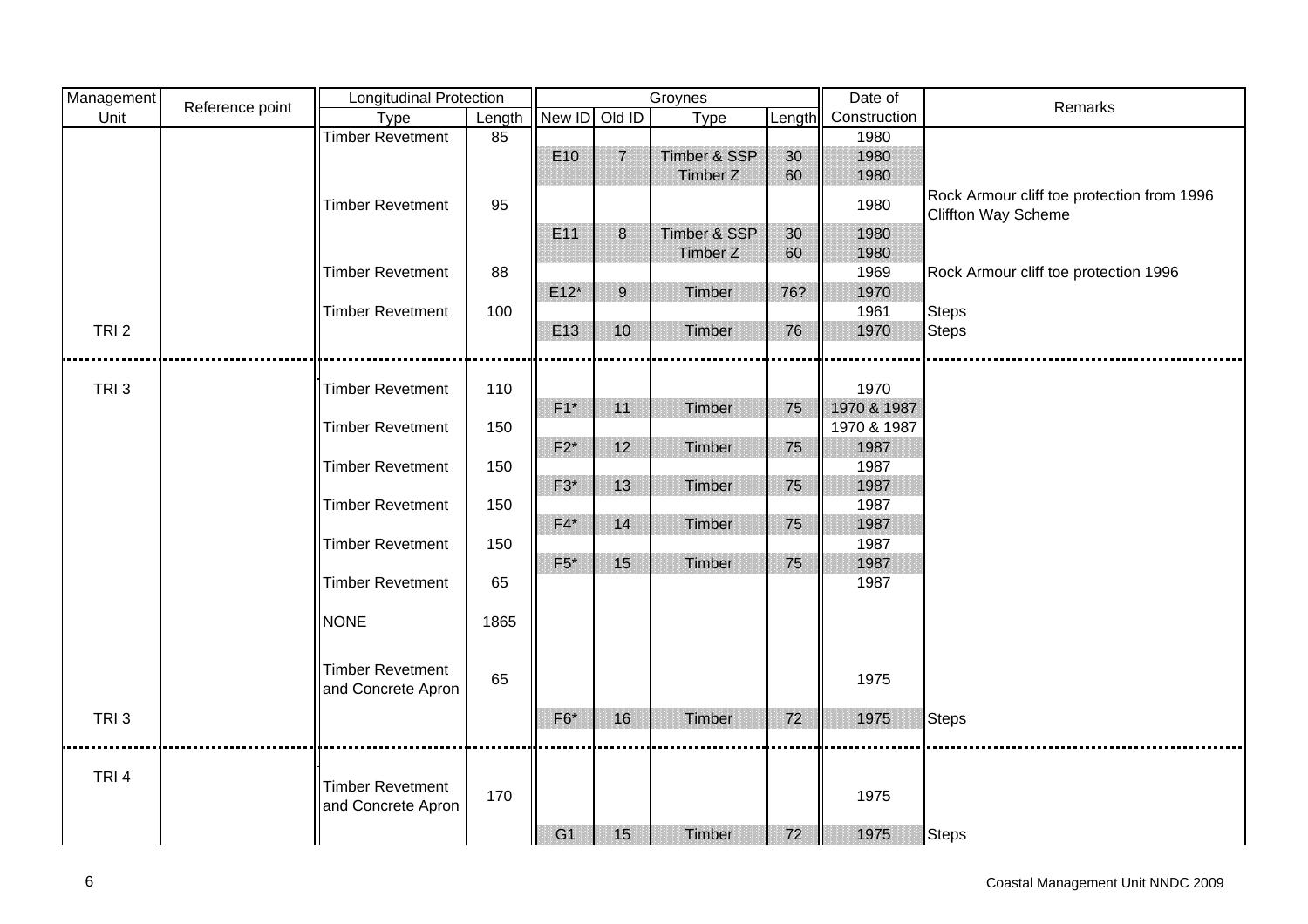| Management       | Reference point | <b>Longitudinal Protection</b>                |        |                |                | Groynes |        | Date of      | Remarks                                                       |
|------------------|-----------------|-----------------------------------------------|--------|----------------|----------------|---------|--------|--------------|---------------------------------------------------------------|
| Unit             |                 | Type                                          | Length | New ID Old ID  |                | Type    | Length | Construction |                                                               |
|                  |                 | <b>Timber Revetment</b><br>and Concrete Apron | 170    |                |                |         |        | 1975         |                                                               |
|                  |                 |                                               |        | G <sub>2</sub> | 14             | Timber  | 69     | 1975         | <b>Steps</b>                                                  |
|                  |                 | <b>Timber Revetment</b><br>and Concrete Apron | 170    |                |                |         |        | 1975         |                                                               |
|                  |                 |                                               |        | $G3*$          | 13             | Timber  | 66     | 1974         |                                                               |
|                  |                 | <b>Timber Revetment</b><br>and Concrete Apron | 170    |                |                |         |        | 1974         | Over 500 metres of revetment destroyed by<br>major cliff slip |
|                  |                 |                                               |        | G <sub>4</sub> | 12             | Timber  | 69     | 1974         |                                                               |
|                  |                 | <b>Timber Revetment</b><br>and Concrete Apron | 170    |                |                |         |        | 1974         |                                                               |
|                  |                 |                                               |        | $G5^*$         | 11             | Timber  | 72     | 1974         |                                                               |
|                  |                 | <b>Timber Revetment</b><br>and Concrete Apron | 90     |                |                |         |        | 1973         |                                                               |
|                  |                 | <b>Timber Revetment</b>                       | 80     |                |                |         |        | 1972         |                                                               |
|                  |                 |                                               |        | G <sub>6</sub> | 10             | Timber  | 72     | 1972         | <b>Steps</b>                                                  |
|                  |                 | <b>Timber Revetment</b>                       | 170    |                |                |         |        | 1972         |                                                               |
|                  |                 |                                               |        | G7             | 9              | Timber  | 72     | 1972         | <b>Steps</b>                                                  |
|                  |                 | <b>Timber Revetment</b>                       | 170    | $G8*$          | 8              | Timber  | 72     | 1972<br>1972 | <b>Steps</b>                                                  |
| TRI <sub>4</sub> |                 | <b>Timber Revetment</b>                       | 170    |                |                |         |        | 1972         |                                                               |
|                  |                 |                                               |        |                |                |         |        |              |                                                               |
|                  |                 |                                               |        |                |                |         |        |              |                                                               |
| TRI <sub>5</sub> |                 |                                               |        | H1             | $\overline{7}$ | Timber  | 72     | 1972         | <b>Steps</b>                                                  |
|                  |                 | <b>Timber Revetment</b>                       | 170    | $H2^*$         | $6\phantom{.}$ | Timber  | 72     | 1972<br>1972 | <b>Steps</b>                                                  |
|                  |                 | <b>Timber Revetment</b>                       | 170    |                |                |         |        | 1972         |                                                               |
|                  |                 |                                               |        | H3             | $5\phantom{.}$ | Timber  | 72     | 1972         | <b>Steps</b>                                                  |
|                  |                 | <b>Timber Revetment</b>                       | 170    |                |                |         |        | 1972         |                                                               |
|                  |                 |                                               |        | $H4^*$         | $\overline{4}$ | Timber  | 72     | 1972         | <b>Steps</b>                                                  |
|                  | Vale Road       | <b>Timber Revetment</b>                       | 170    |                |                |         |        | 1972         | Concrete Ramp. Access Road down cliffs                        |
|                  |                 | Timber Revetment                              | 170    | $H5*$          | $\overline{3}$ | Timber  | 72     | 1972<br>1972 | <b>Steps</b>                                                  |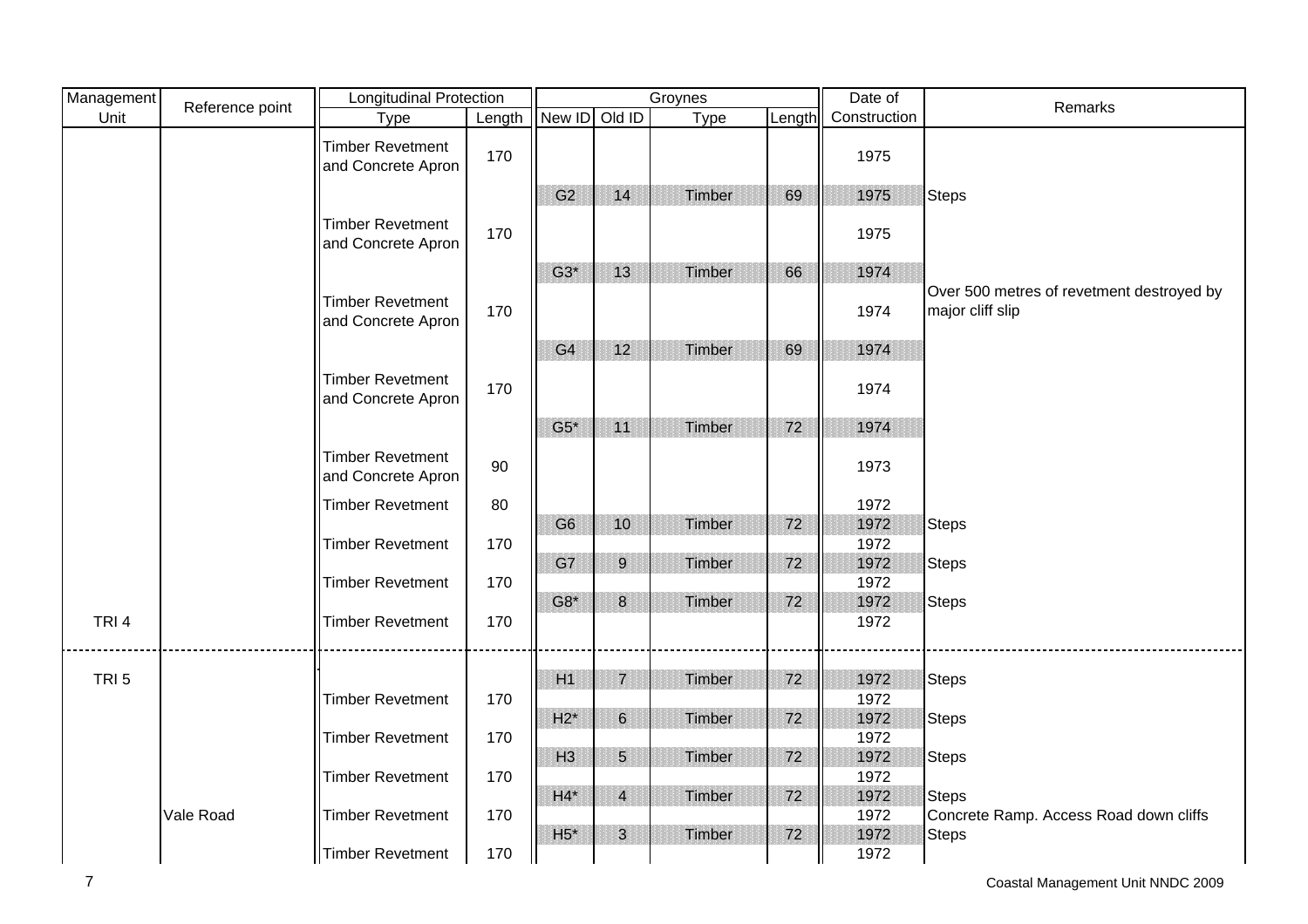| Management       | Reference point          | <b>Longitudinal Protection</b> |        |                |                 | Groynes |        | Date of      | Remarks                       |
|------------------|--------------------------|--------------------------------|--------|----------------|-----------------|---------|--------|--------------|-------------------------------|
| Unit             |                          | Type                           | Length | New ID         | Old ID          | Type    | Length | Construction |                               |
|                  |                          |                                |        | H <sub>6</sub> | 2 <sup>1</sup>  | Timber  | 72     | 1972         | <b>Steps</b>                  |
|                  |                          | <b>Timber Revetment</b>        | 170    |                |                 |         |        | 1972         |                               |
|                  |                          |                                |        | <b>H7</b>      | $\mathbf{1}$    | Timber  | 72     | 1972         | <b>Steps</b>                  |
|                  |                          | <b>Timber Revetment</b>        | 170    |                |                 |         |        | 1967         |                               |
|                  |                          | <b>Timber Revetment</b>        | 170    | $H8*$          | W7              | Timber  | 67     | 1967<br>1967 |                               |
|                  |                          |                                |        | H <sub>9</sub> | W <sub>6</sub>  | Timber  | 67     | 1967         | <b>Steps</b>                  |
| TRI <sub>5</sub> |                          | <b>Timber Revetment</b>        | 170    |                |                 |         |        | 1967         |                               |
|                  |                          |                                |        |                |                 |         |        |              |                               |
|                  |                          |                                |        |                |                 |         |        |              |                               |
| TRI <sub>6</sub> |                          |                                |        | $11*$          | W <sub>5</sub>  | Timber  | 67     | 1967         |                               |
|                  |                          | <b>Timber Revetment</b>        | 170    |                |                 |         |        | 1967         |                               |
|                  |                          |                                |        | <b>I2</b>      | W <sub>4</sub>  | Timber  | 67     | 1967         |                               |
|                  |                          | <b>Timber Revetment</b>        | 170    |                |                 |         |        | 1967         |                               |
|                  |                          |                                |        | <b>I3</b>      | W <sub>3</sub>  | Timber  | 67     | 1967         |                               |
|                  |                          | <b>Timber Revetment</b>        | 170    | $I4*$          | W <sub>2</sub>  |         | 67     | 1967<br>1967 | <b>Steps</b>                  |
|                  | <b>Continental Hotel</b> | <b>Timber Revetment</b>        | 120    |                |                 | Timber  |        | 1967         | Ramp. Access road down cliffs |
|                  |                          | Concrete Block                 |        |                |                 |         |        |              |                               |
|                  |                          | Revetment                      | 50     |                |                 |         |        | 1955         |                               |
|                  |                          |                                |        | $I\,5^*$       | W1              | Timber  | 67     | 1967         |                               |
|                  |                          | Concrete Block                 | 170    |                |                 |         |        |              |                               |
|                  |                          | Revetment                      |        |                |                 |         |        | 1955         |                               |
|                  |                          |                                |        | $16*$          | $\blacklozenge$ | Timber  | 63     | 1988         |                               |
|                  |                          | Concrete Block                 | 170    |                |                 |         |        | 1955         |                               |
|                  |                          | Revetment                      |        |                |                 |         |        |              |                               |
|                  |                          |                                |        | $17*$          | 2 <sup>1</sup>  | Timber  | 60     | 1964 & 1988  |                               |
|                  |                          | Concrete Block<br>Revetment    | 55     |                |                 |         |        | 1947         |                               |
|                  |                          | <b>Concrete Seawall</b>        |        |                |                 |         |        |              |                               |
|                  | <b>Manor Hotel</b>       | and Promenade                  | 65     |                |                 |         |        | 1947         |                               |
|                  |                          |                                |        | $\rm I~8$      | 3               | Timber  | 62     | 1970         | <b>Steps</b>                  |
|                  |                          | <b>Concrete Seawall</b>        |        |                |                 |         |        |              |                               |
|                  |                          | and Promenade                  | 200    |                |                 |         |        | c1910        | Ramps                         |
|                  |                          |                                |        | $I9*$          | $\overline{4}$  | Timber  | 70     | c1930        | Extended 1982                 |
|                  |                          | Concrete Seawall               | 110    |                |                 |         |        | c1910        | Old Slipway                   |
|                  |                          | and Promenade                  |        |                |                 |         |        |              |                               |
|                  | <b>Lifeboat PH</b>       | Concrete Seawall               | 26     |                |                 |         |        | 1956         |                               |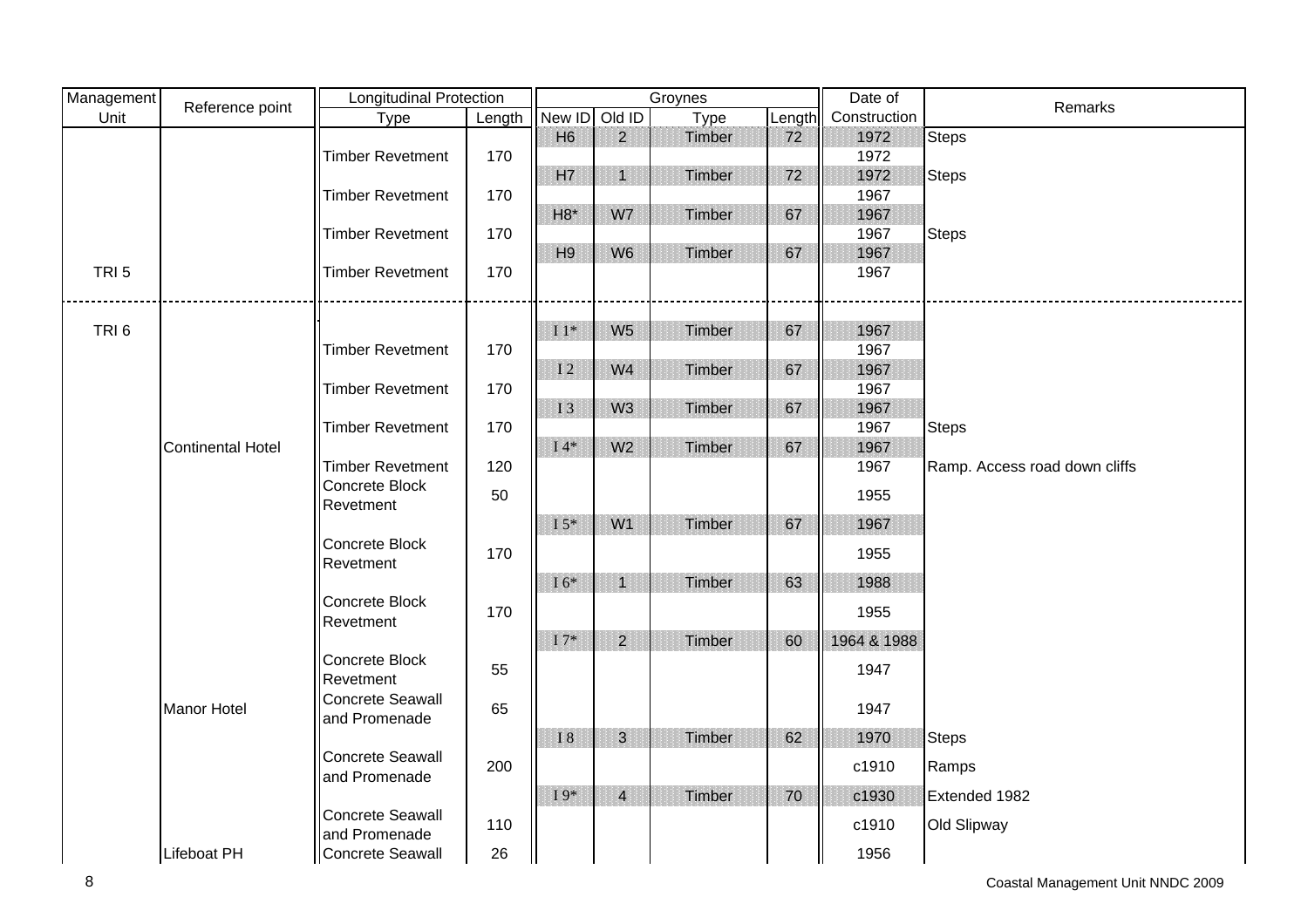| Management       | Reference point        | <b>Longitudinal Protection</b> |        |                |                 | Groynes                 |        | Date of          | <b>Remarks</b>                           |
|------------------|------------------------|--------------------------------|--------|----------------|-----------------|-------------------------|--------|------------------|------------------------------------------|
| Unit             |                        | <b>Type</b>                    | Length | New ID Old ID  |                 | <b>Type</b>             | Length | Construction     |                                          |
|                  |                        | Ramp                           |        |                |                 |                         |        |                  | Slipway                                  |
|                  | Sewer Tank             | <b>Concrete Seawall</b>        | 27     |                |                 |                         |        | 1958             |                                          |
|                  |                        |                                |        | I $10^*$       | $6\phantom{.}$  | Composite               | 93     | 1935             | Extended 1982. Stream Outfall            |
|                  |                        | <b>Concrete Seawall</b>        | 100    |                |                 |                         |        | 1970             | Refaced in 1998 (Anglian Water)          |
|                  |                        | and Promenade                  |        |                |                 |                         |        |                  |                                          |
|                  |                        |                                |        | $I$ 11*        | $\overline{7}$  | Timber                  | 46     | 1964 & 1988 Ramp |                                          |
|                  |                        | <b>Timber Revetment</b>        | 120    |                |                 |                         |        | 1958             | Steps. Boat hard standing built in 1998. |
| TRI <sub>6</sub> |                        |                                |        | I $12*$        | $\bf 8$         | Timber                  | 65     | 1964 & 1988      |                                          |
|                  |                        |                                |        |                |                 |                         |        |                  |                                          |
|                  |                        |                                |        |                |                 |                         |        |                  |                                          |
| BAC <sub>1</sub> |                        | <b>Timber Revetment</b>        | 125    |                |                 |                         |        | 1958 & 1964      |                                          |
|                  |                        |                                |        | $J1^*$         | $9\,$           | Timber                  | 65     | 1964             | <b>Steps</b>                             |
|                  |                        | <b>Timber Revetment</b>        | 150    |                |                 |                         |        | 1964             |                                          |
|                  |                        |                                |        | J2             | $\mathbf 1$     | Timber & SSP            | 90     | 1964             |                                          |
|                  |                        | <b>Timber Revetment</b>        | 170    |                |                 |                         |        | 1964             |                                          |
|                  |                        |                                |        | $J3^*$         | $\overline{2}$  | Timber & SSP            | 90     | 1964             |                                          |
|                  |                        | <b>Timber Revetment</b>        | 180    |                |                 |                         |        | 1964/1966        |                                          |
|                  |                        |                                |        | $J4*$          | 3               | Timber & SSP            | 90     | 1966             |                                          |
|                  |                        | <b>Timber Revetment</b>        | 190    |                |                 |                         |        | 1966             | <b>Steps</b>                             |
|                  |                        |                                |        | J5             | $\overline{4}$  | Timber & SSP            | 90     | 1966             |                                          |
|                  |                        | <b>Timber Revetment</b>        | 220    |                |                 |                         |        | 1966             |                                          |
|                  |                        |                                |        | $J6*$          | $5\phantom{.0}$ | Timber & SSP            | 90     | 1966             |                                          |
|                  |                        | <b>Timber Revetment</b>        | 220    |                |                 |                         |        | 1966             | <b>Steps</b>                             |
|                  |                        |                                |        | J7             | 6               | Timber & SSP            | 90     | 1966             |                                          |
|                  |                        | <b>Timber Revetment</b>        | 210    |                |                 |                         |        | 1966             | <b>Steps</b>                             |
| BAC <sub>1</sub> |                        |                                |        | $J8*$          | $\overline{7}$  | <b>Timber &amp; SSP</b> | 90     | 1966             |                                          |
|                  |                        |                                |        |                |                 |                         |        |                  |                                          |
| BAC <sub>2</sub> | S.W Outfall* (Philips) | <b>Timber Revetment</b>        | 210    |                |                 |                         |        | 1966             | Steps. Beacon on Outfall                 |
|                  |                        |                                |        | K1             | 8               | Timber & SSP            | 90     | 1966             |                                          |
|                  |                        | <b>Timber Revetment</b>        | 200    |                |                 |                         |        | 1966             |                                          |
|                  |                        |                                |        | K <sub>2</sub> | 9               | Timber & SSP            | 90     | 1966             |                                          |
|                  | S.W Outfall* (Amoco)   |                                |        |                |                 |                         |        |                  |                                          |
|                  |                        | <b>Timber Revetment</b>        | 180    |                | 10              |                         |        | 1966<br>1966     | Beacon on Outfall                        |
|                  |                        |                                | 180    | K <sub>3</sub> |                 | <b>Timber &amp; SSP</b> | 90     |                  |                                          |
|                  |                        | <b>Timber Revetment</b>        |        |                | 11              |                         |        | 1966             | <b>Steps</b>                             |
|                  |                        | <b>Timber Revetment</b>        | 180    | K4             |                 | <b>Timber &amp; SSP</b> | 90     | 1966             | Beacon on Outfall                        |
|                  | S.W Outfall* (Shell)   |                                |        |                |                 |                         |        | 1966<br>1966     |                                          |
|                  |                        |                                |        | K <sub>5</sub> | 12              | Timber & SSP            | 90     |                  |                                          |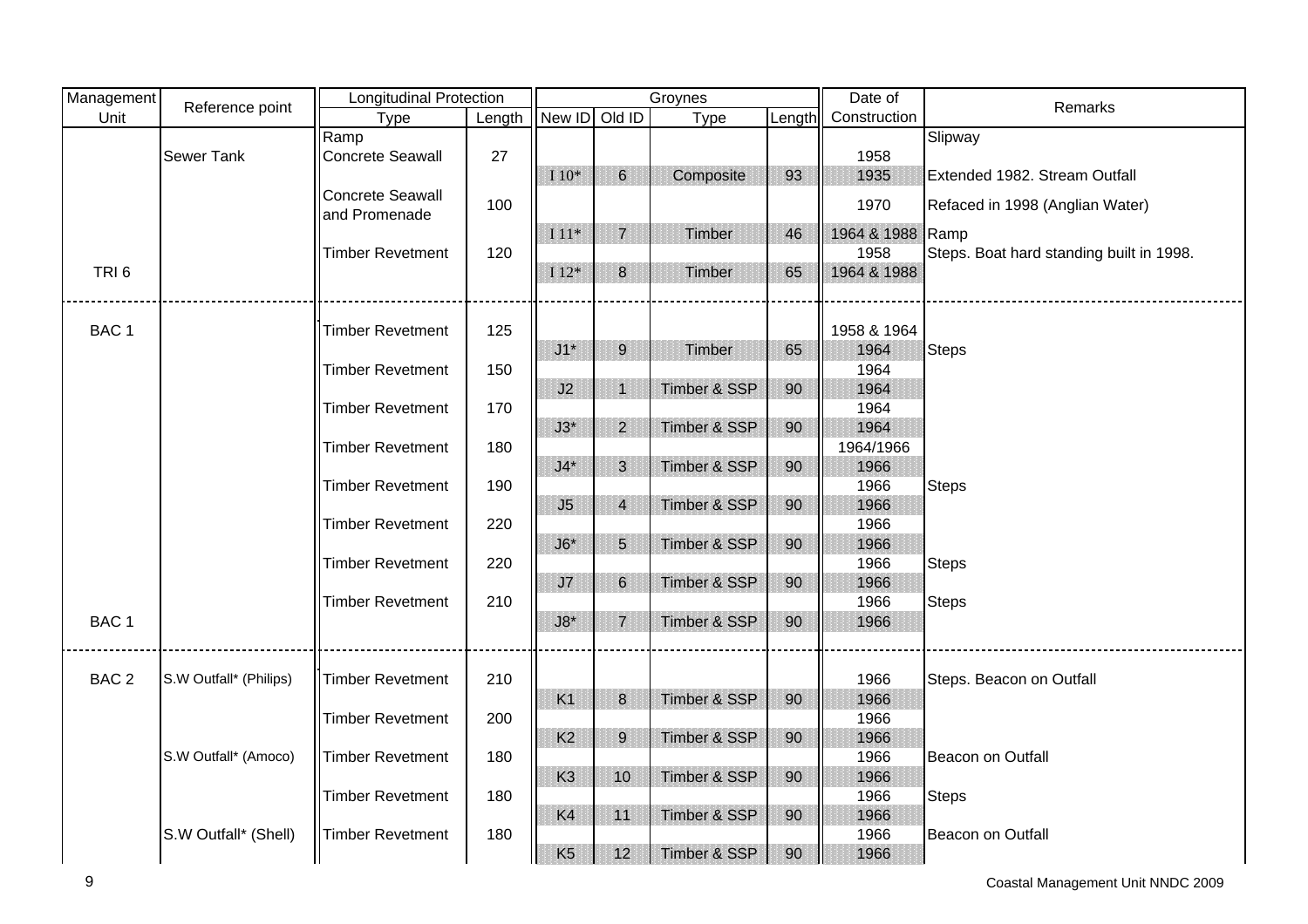| Management | Reference point       | <b>Longitudinal Protection</b>    |        |                 | Groynes    |                         |        | Date of      | Remarks                                                                   |
|------------|-----------------------|-----------------------------------|--------|-----------------|------------|-------------------------|--------|--------------|---------------------------------------------------------------------------|
| Unit       |                       | Type                              | Length | New ID          | Old ID     | <b>Type</b>             | Length | Construction |                                                                           |
|            |                       | <b>Timber Revetment</b>           | 180    |                 |            |                         |        | 1966         | Steps. Shell access ramp to beach                                         |
|            |                       |                                   |        | K <sub>6</sub>  | 13         | Timber & SSP            | 90     | 1966         |                                                                           |
|            |                       | <b>Timber Revetment</b>           | 180    |                 |            |                         |        | 1966         |                                                                           |
|            |                       |                                   |        | K7              | 14         | Timber & SSP            | 90     | 1966         |                                                                           |
|            |                       | <b>Timber Revetment &amp;</b>     | 170    |                 |            |                         |        | 1966 & 1978  | Steps. Slipway. Overlaps Seawall                                          |
|            |                       | <b>Breastwork at Cliff</b><br>Toe | 195    |                 |            |                         |        | 1978         | Located behind Revetment (above). Mixture of<br>SSP's and Concrete blocks |
|            | <b>Bacton Seawall</b> | <b>Concrete Seawall</b>           | 70     |                 |            |                         |        | 1978         | Hard ramp built in 1990                                                   |
|            |                       |                                   |        | K8*             | 15         | Timber & SSP            | 80     | 1978         | Steps                                                                     |
|            |                       | Concrete Seawall                  | 145    |                 |            |                         |        | 1978         |                                                                           |
|            |                       |                                   |        | K9*             | 16         | Timber & SSP            | 32     | 1980         |                                                                           |
|            |                       |                                   |        |                 |            | Timber & SSP            | 53     | 1974/1983    |                                                                           |
|            | Cable Gap             | <b>Concrete Seawall</b>           | 80     |                 |            |                         |        | 1954         |                                                                           |
|            |                       |                                   |        | K <sub>10</sub> | <b>16A</b> | Timber                  | 30     | 1983         | Slipway. Steps                                                            |
|            |                       | Concrete Seawall                  | 80     |                 |            |                         |        | 1954         |                                                                           |
|            |                       |                                   |        | $K11*$          | 17         | Timber & SSP            | 33     | 1976         |                                                                           |
|            |                       |                                   |        |                 |            | Timber                  | 51     | 1974 & 1983  |                                                                           |
|            |                       | <b>Concrete Seawall</b>           | 160    |                 |            |                         |        | 1954         |                                                                           |
|            |                       |                                   |        | K12             | 18         | Timber & SSP            | 33     | 1976         |                                                                           |
|            |                       |                                   |        |                 |            | Timber                  | 51     | 1974 & 1983  | <b>Steps</b>                                                              |
|            |                       | <b>Concrete Seawall</b>           | 170    |                 |            |                         |        | 1954         |                                                                           |
|            |                       |                                   |        | K <sub>13</sub> | 19         | Timber & SSP            | 35     | 1976         |                                                                           |
|            |                       |                                   |        |                 |            | Timber                  | 49     | 1974 & 1983  |                                                                           |
|            |                       | <b>Concrete Seawall</b>           | 160    |                 |            |                         |        | 1954         | <b>Steps</b>                                                              |
|            |                       |                                   |        | $K14*$          | 20         | Timber & SSP            | 85     | 1974         |                                                                           |
|            |                       | <b>Concrete Seawall</b>           | 180    |                 |            |                         |        | 1954         |                                                                           |
|            |                       |                                   |        | K <sub>15</sub> | 21         | Timber & SSP            | 85     | 1974         |                                                                           |
|            |                       | Concrete Seawall                  | 171    |                 |            |                         |        | 1954         |                                                                           |
|            |                       |                                   |        | K16*            | 22         | Timber & SSP Z          | 30     | 1981         |                                                                           |
|            |                       |                                   |        |                 |            | Timber                  | 55     | 1974 & 1983  |                                                                           |
|            | Watch House Lane      | Concrete Seawall                  | 65     |                 |            |                         |        | 1954         |                                                                           |
|            |                       |                                   |        | <b>K17</b>      | 22A        | Timber                  | 23     | 1984         | <b>Steps</b>                                                              |
|            |                       | <b>Concrete Seawall</b>           | 60     |                 |            |                         |        | 1954         |                                                                           |
|            |                       |                                   |        | K18             | 22B        | Timber                  | 23     | 1984         |                                                                           |
|            |                       | Concrete Seawall                  | 65     |                 |            |                         |        | 1954         |                                                                           |
|            |                       |                                   |        | K <sub>19</sub> | 23         | <b>Timber &amp; SSP</b> | 30     | 1978         |                                                                           |
|            |                       |                                   |        |                 |            | Timber                  | 50     | 1974 & 1981  |                                                                           |
|            |                       | Concrete Seawall                  | 180    |                 |            |                         |        | 1954         |                                                                           |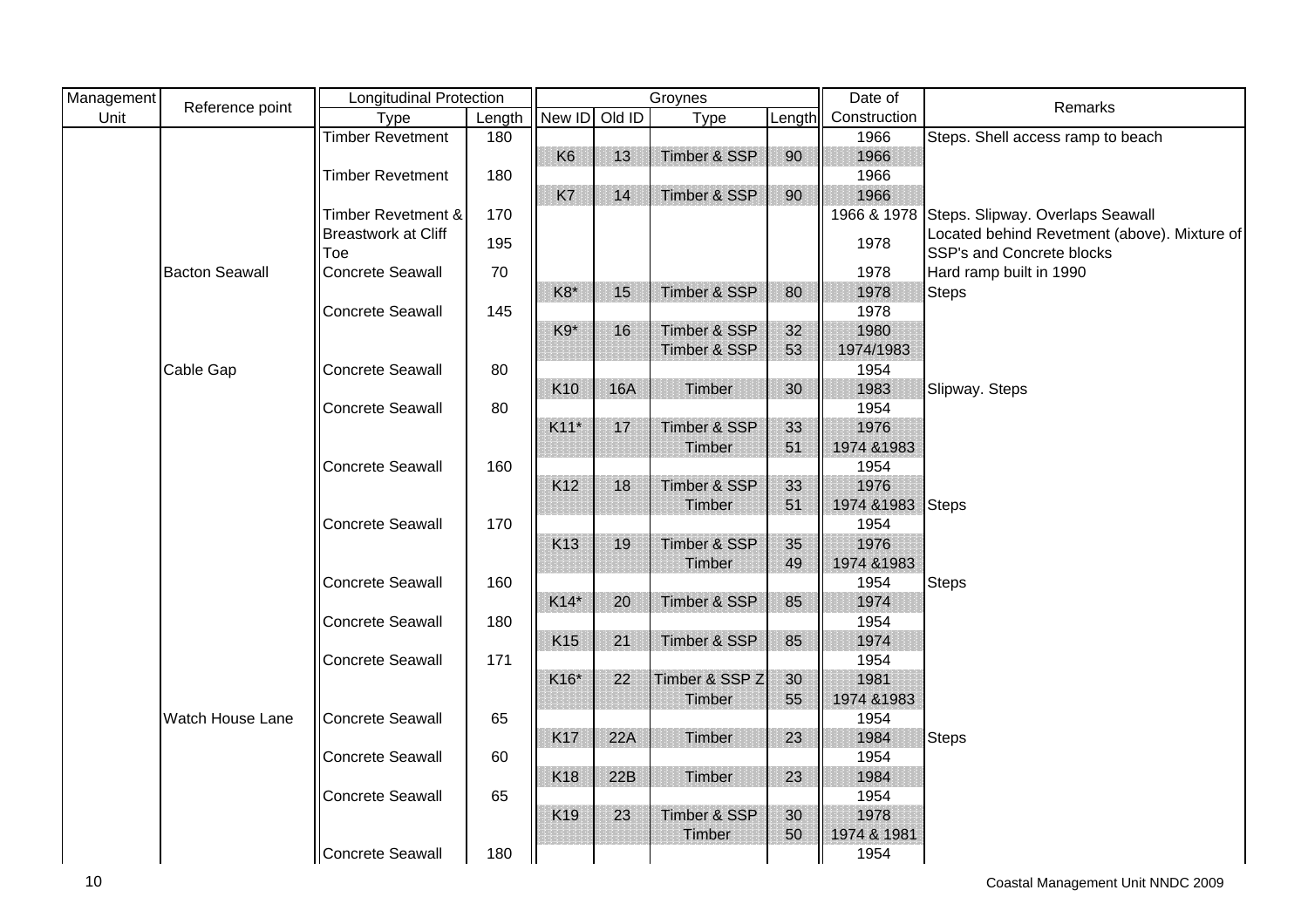| Management       | Reference point    | <b>Longitudinal Protection</b> |        |                 |            | Groynes                 |        | Date of      | Remarks                                 |
|------------------|--------------------|--------------------------------|--------|-----------------|------------|-------------------------|--------|--------------|-----------------------------------------|
| Unit             |                    | Type                           | Length | New ID Old ID   |            | <b>Type</b>             | Length | Construction |                                         |
|                  |                    |                                |        | K20*            | 24         | Timber & SSP Z          | 30     | 1981         | <b>Steps</b>                            |
|                  |                    |                                |        |                 |            | Timber                  | 48     | 1974 & 1981  |                                         |
|                  | <b>Rudrams Gap</b> | <b>Concrete Seawall</b>        | 180    |                 |            |                         |        | 1954         | Slipway                                 |
|                  |                    |                                |        | K21             | 25         | Timber & SSP Z          | 30     | 1981         |                                         |
|                  |                    |                                |        |                 |            | Timber                  | 70     | 1974&1981    |                                         |
|                  |                    | <b>Concrete Seawall</b>        | 180    |                 |            |                         |        | 1954         | <b>Steps</b>                            |
|                  |                    |                                |        | K22             | 26         | Timber & SSP Z          | 30     | 1981         |                                         |
|                  |                    |                                |        |                 |            | Timber                  | 58     | 1974 & 1984  |                                         |
|                  |                    | <b>Concrete Seawall</b>        | 160    |                 |            |                         |        | 1954         | Part of Apron refurbished 2001. Steps   |
|                  |                    |                                |        | K <sub>23</sub> | 27         | Timber & SSP Z          | 30     | 1981         |                                         |
|                  |                    |                                |        |                 |            | Timber                  | 53     | 1974 & 1984  |                                         |
|                  |                    | <b>Concrete Seawall</b>        | 165    |                 |            |                         |        | 1954         | Apron refurbished 2000 & 2001           |
|                  |                    |                                |        | K24             | 28         | Timber & SSP Z          | 30     | 1981         |                                         |
|                  |                    |                                |        |                 |            | Timber                  | 44     | 1974 & 1981  |                                         |
|                  |                    | <b>Concrete Seawall</b>        | 120    |                 |            |                         |        | 1954         | Apron refurbished 2000. Steps           |
|                  |                    |                                |        | K <sub>25</sub> | <b>28A</b> | <b>Timber &amp; SSP</b> | 30     | 1981         |                                         |
|                  |                    | <b>Concrete Seawall</b>        | 100    |                 |            |                         |        | 1954         |                                         |
|                  |                    |                                |        | K26*            | 29         | Timber & SSP            | 30     | 1981         |                                         |
|                  |                    |                                |        |                 |            | Timber                  | 40     | 1987         |                                         |
|                  | <b>Walcott Gap</b> | <b>Concrete Seawall</b>        | 150    |                 |            |                         |        | 1954         | Slipway. Part of Apron refurbished 1998 |
|                  |                    |                                |        | <b>K27</b>      | 30         | Timber & SSP            | 30     | 1981         |                                         |
|                  |                    |                                |        |                 |            | Timber                  | 50     | 1987         |                                         |
|                  |                    | <b>Concrete Seawall</b>        | 170    |                 |            |                         |        | 1954         | Apron refurbished 1998. Steps           |
|                  |                    |                                |        | K28*            | 31         | <b>Timber &amp; SSP</b> | 30     | 1981         |                                         |
|                  |                    |                                |        |                 |            | Timber                  | 45     | 1987         |                                         |
|                  |                    | <b>Concrete Seawall</b>        | 180    |                 |            |                         |        | 1954         | <b>Steps</b>                            |
|                  |                    |                                |        | K <sub>29</sub> | 32         | <b>Timber &amp; SSP</b> | 30     | 1981         |                                         |
|                  |                    |                                |        |                 |            | Timber                  | 50     | 1974 & 1981  | Steps                                   |
|                  | Ostend             | <b>Concrete Seawall</b>        | 140    |                 |            |                         |        | 1974         | Slipway. Concrete Ramp                  |
|                  |                    | <b>Timber Revetment</b>        | 40     |                 |            |                         |        | 1981         |                                         |
|                  |                    |                                |        | K30*            | 33         | Timber                  | 60     | 1987         | <b>Rebuilt</b>                          |
|                  |                    | <b>Vertical Revetment</b>      | 145    |                 |            |                         |        | 1955         | Rebuilt 1991                            |
|                  |                    |                                |        | K31             | 34         | Timber                  | 65     | 1987         | Rebuilt                                 |
|                  |                    | <b>Timber Revetment</b>        | 200    |                 |            |                         |        | 1961         | Refurbished 1994. Steps                 |
|                  |                    |                                |        | K32             | 35         | Timber                  | 70     | 1987         | Rebuilt                                 |
|                  |                    | <b>Timber Revetment</b>        | 140    |                 |            |                         |        | 1961         | Refurbished 1994. Steps                 |
| BAC <sub>2</sub> |                    |                                |        | K33*            | 36         | Timber & SSP            | 90     | 1961         |                                         |
|                  |                    |                                |        |                 |            |                         |        |              |                                         |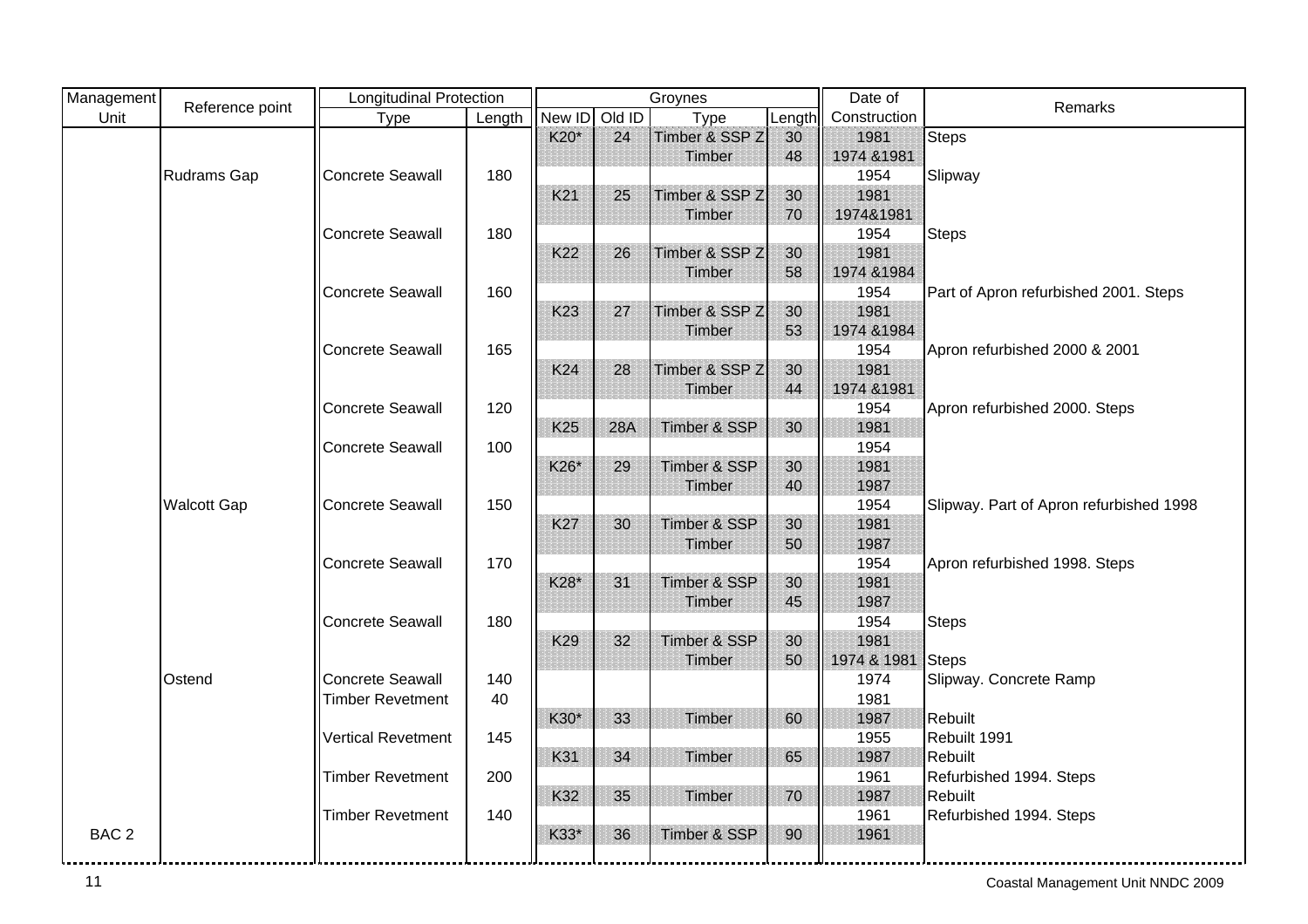| Management       | Reference point   | <b>Longitudinal Protection</b>                               |        |                |     | Groynes                 |        | Date of      | Remarks                                                                                                                                                               |
|------------------|-------------------|--------------------------------------------------------------|--------|----------------|-----|-------------------------|--------|--------------|-----------------------------------------------------------------------------------------------------------------------------------------------------------------------|
| Unit             |                   | <b>Type</b>                                                  | Length | New ID Old ID  |     | Type                    | Length | Construction |                                                                                                                                                                       |
|                  |                   |                                                              |        |                |     |                         |        |              |                                                                                                                                                                       |
| SEA <sub>1</sub> |                   | <b>Timber Revetment</b>                                      | 160    |                |     |                         |        | 1961         | <b>Steps</b>                                                                                                                                                          |
|                  |                   |                                                              |        | L1             | 37  | Timber & SSP            | 90     | 1961         |                                                                                                                                                                       |
|                  |                   | Timber Revetment                                             | 150    |                |     |                         |        | 1961         |                                                                                                                                                                       |
|                  |                   |                                                              |        | L2             | 38  | Timber & SSP            | 90     | 1961         |                                                                                                                                                                       |
|                  |                   | <b>Timber Revetment</b>                                      | 165    |                |     |                         |        | 1961         | Steps                                                                                                                                                                 |
|                  |                   |                                                              |        | L <sub>3</sub> | 39  | <b>Timber &amp; SSP</b> | 90     | 1961         |                                                                                                                                                                       |
|                  |                   | <b>Timber Revetment</b>                                      | 170    |                |     |                         |        | 1961         | <b>Steps</b>                                                                                                                                                          |
|                  |                   |                                                              |        | $L4*$          | 40  | <b>Timber &amp; SSP</b> | 92     | 1961         |                                                                                                                                                                       |
|                  |                   | <b>Timber Revetment</b>                                      | 165    |                |     |                         |        | 1961         |                                                                                                                                                                       |
|                  |                   |                                                              |        | L5             | 41  | <b>Timber &amp; SSP</b> | 75     | 1960         |                                                                                                                                                                       |
|                  |                   | Timber Revetment                                             | 165    |                |     |                         |        | 1960         | <b>Steps</b>                                                                                                                                                          |
|                  |                   |                                                              |        | L <sub>6</sub> | 42  | Timber & SSP            | 75     | 1960         |                                                                                                                                                                       |
|                  |                   | <b>Timber Revetment</b>                                      | 180    |                |     |                         |        | 1960         | <b>Steps</b>                                                                                                                                                          |
|                  |                   |                                                              |        | L7             | 43  | Timber & SSP            | 75     | 1960         |                                                                                                                                                                       |
|                  |                   | <b>Timber Revetment</b>                                      | 180    |                |     |                         |        | 1960         |                                                                                                                                                                       |
|                  |                   |                                                              |        | $L8*$          | 44  | Timber & SSP            | 75     | 1960         |                                                                                                                                                                       |
| SEA <sub>1</sub> |                   | <b>Timber Revetment</b>                                      | 100    |                |     |                         |        | 1960         | <b>Steps</b>                                                                                                                                                          |
|                  |                   |                                                              |        |                |     |                         |        |              |                                                                                                                                                                       |
|                  |                   |                                                              |        |                |     |                         |        |              |                                                                                                                                                                       |
| SEA <sub>2</sub> |                   | <b>Timber Revetment</b>                                      | 80     |                |     |                         |        | 1960         |                                                                                                                                                                       |
|                  |                   |                                                              |        | M1             | 45  | Timber & SSP            | 75     | 1960         |                                                                                                                                                                       |
|                  |                   | <b>Timber Revetment</b>                                      | 200    |                |     |                         |        | 1960         | <b>Steps</b>                                                                                                                                                          |
|                  |                   |                                                              |        | $M2*$          | 46  | <b>Timber &amp; SSP</b> | 75     | 1960         |                                                                                                                                                                       |
|                  | <b>Beach Road</b> | <b>Timber Revetment</b>                                      | 180    |                |     |                         |        | 1958/1960    | Slipway lost in 2002. Replacement steps 2003                                                                                                                          |
|                  |                   |                                                              |        | $M3*$          | 47  | Timber & SSP            | 60     | 1968         |                                                                                                                                                                       |
|                  |                   | Timber Revetment &<br><b>Cliff Toe Breastwork</b>            | 95     |                |     |                         |        | 1958         | Heavy maintenance & sacrificial fill material<br>placed infront of cliffs during 1990's. Rock<br>bund constructed in 2002/3, reinforced in 2007                       |
|                  |                   |                                                              |        | M4             | 47A | Timber & SSP            | 45     | 1968         |                                                                                                                                                                       |
|                  |                   | <b>Timber Revetment &amp;</b><br><b>Cliff Toe Breastwork</b> | 100    |                |     |                         |        | 1958         | Heavy maintenance & sacrificial fill material<br>placed infront of cliffs during 1990's. Part<br>Rebuilt 1968. Rock bund constructed in<br>2002/3, reinforced in 2007 |
|                  |                   |                                                              |        | M <sub>5</sub> | 48  | Timber & SSP            | 60     | 1968         |                                                                                                                                                                       |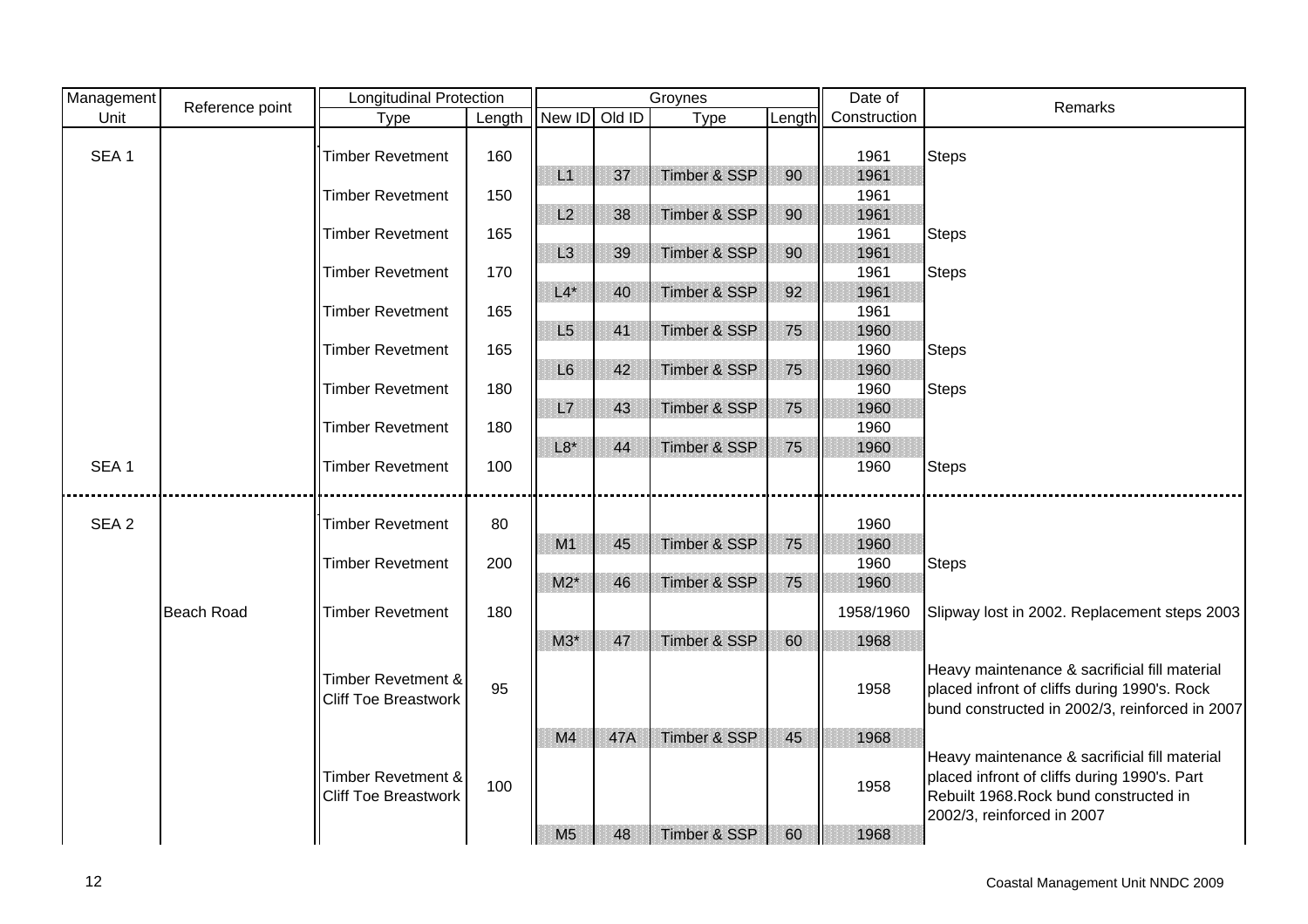| Management       | Reference point | <b>Longitudinal Protection</b>                               |        | Groynes        |     |              |        | Date of      | Remarks                                                                                                                                                                             |
|------------------|-----------------|--------------------------------------------------------------|--------|----------------|-----|--------------|--------|--------------|-------------------------------------------------------------------------------------------------------------------------------------------------------------------------------------|
| Unit             |                 | Type                                                         | Length | New ID Old ID  |     | <b>Type</b>  | Length | Construction |                                                                                                                                                                                     |
|                  |                 | <b>Timber Revetment &amp;</b><br><b>Cliff Toe Breastwork</b> | 95     |                |     |              |        | 1958         | Heavy maintenance & sacrificial fill material<br>placed infront of cliffs during 1990's.<br>Revetment strengthened 1980-84. Rock bund<br>constructed in 2002/3, reinforced in 2007. |
|                  |                 |                                                              |        | M6             | 48A | Timber & SSP | 45     | 1968         |                                                                                                                                                                                     |
|                  |                 | Timber Revetment &<br><b>Cliff Toe Breastwork</b>            | 30     |                |     |              |        | 1958         | Temporary return constructed to limit<br>outflanking 1996. Rock bund constructed in<br>2002/3, reinforced in 2007.                                                                  |
|                  |                 | <b>NONE</b>                                                  | 570    |                |     |              |        |              | Progressive failure of defences, from 1990 to<br>date.                                                                                                                              |
|                  |                 |                                                              |        | M7             | 51A | Timber & SSP | 47     | 1981         |                                                                                                                                                                                     |
|                  |                 | <b>Timber Revetment</b>                                      | 100    |                |     |              |        | 1959         | Breached and replaced 1983. Only steel sill<br>now remains                                                                                                                          |
|                  |                 |                                                              |        | $M8*$          | 52  | Timber & SSP | 47     | 1981         |                                                                                                                                                                                     |
|                  |                 | <b>Timber Revetment</b>                                      | 90     |                |     |              |        | 1959         | Breached and replaced 1983. Only steel sill<br>now remains                                                                                                                          |
|                  |                 |                                                              |        | M <sub>9</sub> | 52A | Timber & SSP | 47     | 1982         |                                                                                                                                                                                     |
|                  |                 | <b>Timber Revetment</b>                                      | 70     |                |     |              |        | 1959         | Breached and replaced 1983. Only steel sill<br>now remains                                                                                                                          |
|                  |                 | <b>Concrete Seawall</b>                                      | 50     |                |     |              |        | 1986         | Seawall extended in 1991 to prevent<br>outflanking. Overlaps slightly with revetment                                                                                                |
|                  |                 |                                                              |        | $M10*$         | 53  | Timber & SSP | 47     | 1982         |                                                                                                                                                                                     |
|                  |                 | <b>Concrete Seawall</b>                                      | 100    |                |     |              |        | 1959         | Old revetment removed                                                                                                                                                               |
|                  |                 |                                                              |        | M11            | 53A | Timber & SSP | 86     | 1982         |                                                                                                                                                                                     |
|                  |                 | <b>Concrete Seawall</b>                                      | 90     |                |     |              | 79     | 1959<br>1982 | Old revetment removed                                                                                                                                                               |
|                  |                 | <b>Concrete Seawall</b>                                      | 100    | $M12*$         | 54  | Timber & SSP |        | 1986         | Old revetment removed                                                                                                                                                               |
|                  |                 |                                                              |        | M13            | 54A | Timber       | 75     | 1986         |                                                                                                                                                                                     |
|                  |                 | <b>Concrete Seawall</b>                                      | 95     |                |     |              |        | 1986         | Old revetment removed                                                                                                                                                               |
|                  |                 |                                                              |        | $M14*$         | 55  | Timber       | 72     | 1986         |                                                                                                                                                                                     |
|                  |                 | <b>Concrete Seawall</b>                                      | 95     |                |     |              |        | 1986         | Old revetment dismantled. Sill remains                                                                                                                                              |
|                  |                 |                                                              |        | M15            | 55A | Timber       | 70     | 1986         |                                                                                                                                                                                     |
|                  |                 | <b>Concrete Seawall</b>                                      | 90     |                |     |              |        | 1986         | Old revetment dismantled. Sil remains                                                                                                                                               |
| SEA <sub>2</sub> |                 | Concrete Seawall                                             | 50     | M16*           | 56  | Timber       | 66     | 1986<br>1986 | Old revetment dismantled. Sil remains                                                                                                                                               |